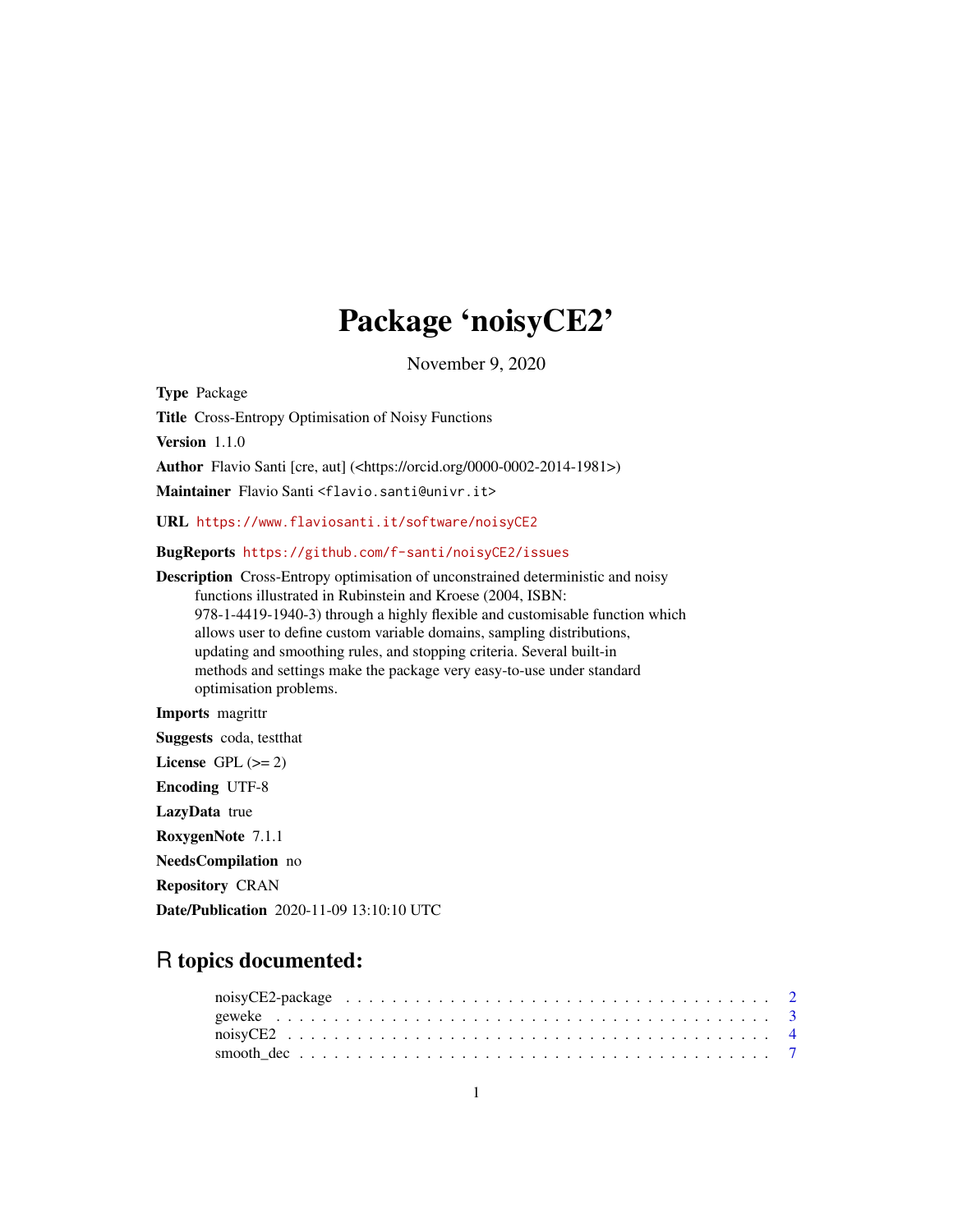<span id="page-1-0"></span>

#### **Index** [11](#page-10-0)

noisyCE2-package *Cross-Entropy Optimisation of Noisy Functions*

#### Description

The package noisyCE2 implements the cross-entropy algorithm (Rubinstein and Kroese, 2004) for the optimisation of unconstrained deterministic and noisy functions through a highly flexible and customisable function which allows user to define custom variable domains, sampling distributions, updating and smoothing rules, and stopping criteria. Several built-in methods and settings make the package very easy-to-use under standard optimisation problems.

#### Details

The package permits a noisy function to be maximised by means of the cross-entropy algorithm. Formally, problems in the form

$$
\max_{x \in \Theta} \mathbf{E}(f(x))
$$

are tackled for a noisy function  $f: \Theta \subseteq \mathbb{R}^m \to \mathbb{R}$ .

#### Author(s)

Maintainer: Flavio Santi <flavio.santi@univr.it> [\(ORCID\)](https://orcid.org/0000-0002-2014-1981)

#### References

Bee M., G. Espa, D. Giuliani, F. Santi (2017) "A cross-entropy approach to the estimation of generalised linear multilevel models", *Journal of Computational and Graphical Statistics*, 26 (3), pp. 695-708. <https://doi.org/10.1080/10618600.2016.1278003>

Rubinstein, R. Y., and Kroese, D. P. (2004), *The Cross-Entropy Method*, Springer, New York. ISBN: 978-1-4419-1940-3

#### See Also

Useful links:

- <https://www.flaviosanti.it/software/noisyCE2>
- Report bugs at <https://github.com/f-santi/noisyCE2/issues>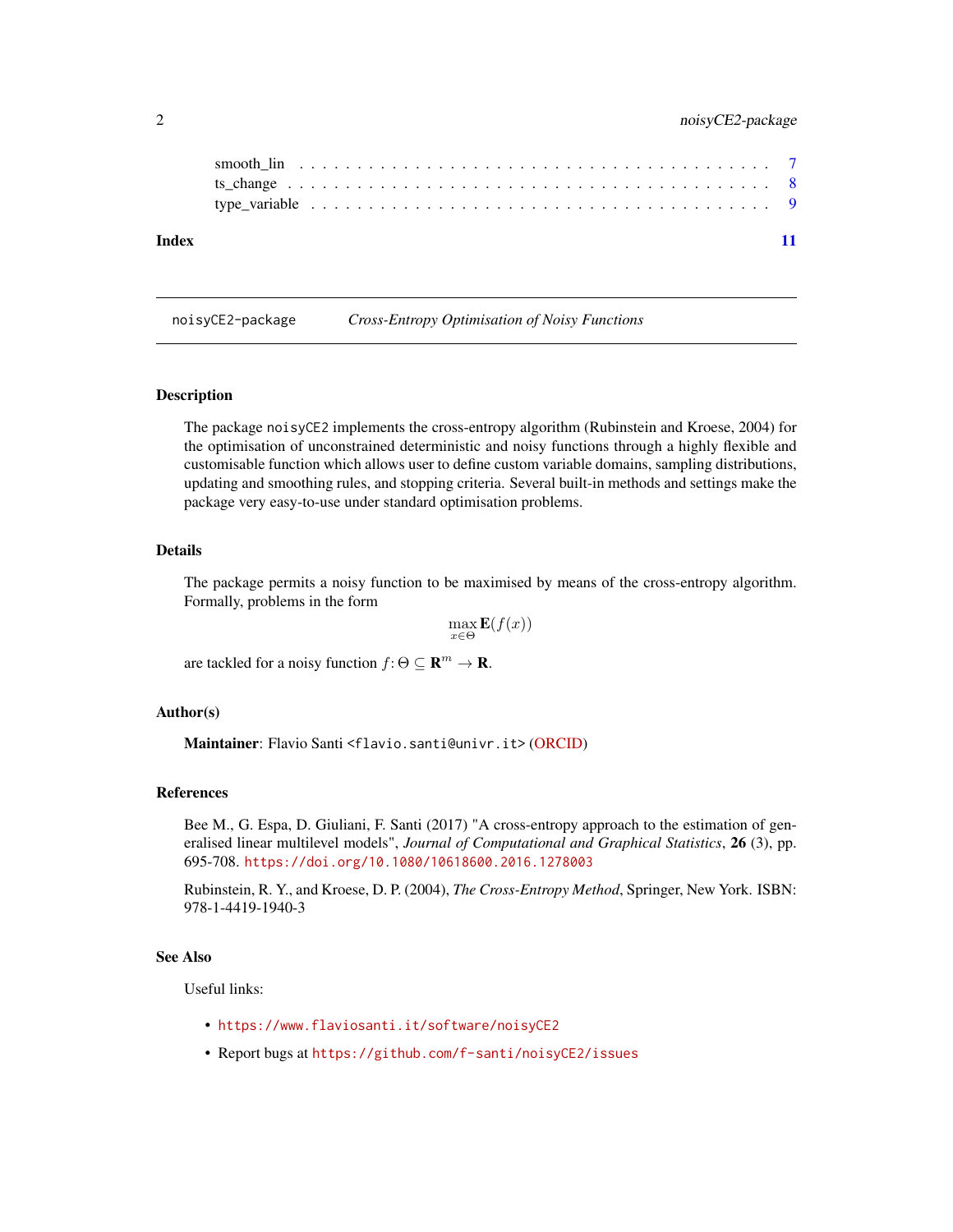#### <span id="page-2-0"></span>geweke 33 and 33 and 33 and 33 and 33 and 33 and 33 and 33 and 33 and 33 and 33 and 33 and 33 and 33 and 33 and 33 and 33 and 33 and 33 and 33 and 33 and 33 and 33 and 33 and 33 and 33 and 33 and 33 and 33 and 33 and 33 an

#### Examples

```
# EXAMPLE 1
# The negative 4-dimensional paraboloid can be maximised as follows:
negparaboloid <- function(x) { \text{-sum}((x - (1:4))^2) }
sol <- noisyCE2(negparaboloid, domain = rep('real', 4))
# EXAMPLE 2
# The 10-dimensional Rosenbrock's function can be minimised as follows:
rosenbrock \leq function(x) {
  sum(100 * (tail(x, -1) - head(x, -1)^2)^2 + (head(x, -1) - 1)^2)
}
newvar <- type_real(
  init = c(0, 2),
  smooth = list(
    quote(smooth_lin(x, xt, 1)),
    quote(smooth_dec(x, xt, 0.7, 5))
  )
)
sol <- noisyCE2(
  rosenbrock, domain = rep(list(newvar), 10),
  maximize = FALSE, N = 2000, maxiter = 10000\lambda# EXAMPLE 3
# The negative 4-dimensional paraboloid with additive Gaussian noise can be
# maximised as follows:
noisyparaboloid <- function(x) { \text{-sum}((x - (1:4))^2) + rnorm(1) }
sol <- noisyCE2(noisyparaboloid, domain = rep('real', 4), stoprule = geweke(x))
# where the stopping criterion based on the Geweke's test has been adopted
# according to Bee et al. (2017).
```
<span id="page-2-1"></span>

geweke *Geweke's test stopping rule*

#### Description

geweke tests the convergence of x through the Geweke's test.

#### Usage

```
geweke(x, frac1 = 0.3, frac2 = 0.4, pvalue = 0.05)
```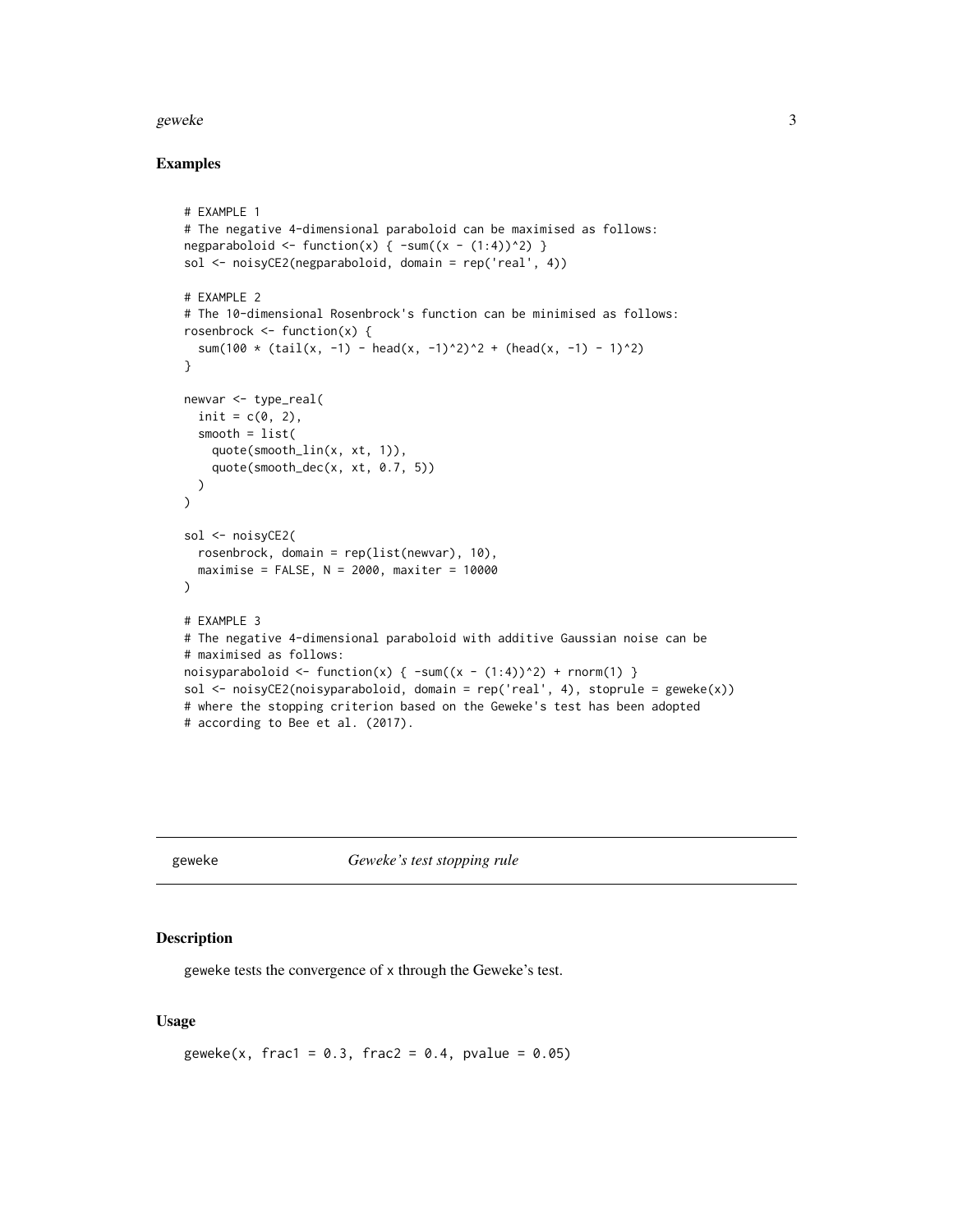#### <span id="page-3-0"></span>Arguments

| x            | numeric vector of last $\gamma_n$ values, as selected by the function passed to noisyCE2()<br>through the argument stopwindow. |
|--------------|--------------------------------------------------------------------------------------------------------------------------------|
| frac1. frac2 | fraction arguments of the Geweke's test according to $\text{cod}$ : geweke. $\text{diag}()$ .                                  |
| pvalue       | threshold of the $p$ -value which triggers the stop of the algorithm.                                                          |

#### Value

A numeric indicating whether the algorithm has converged:

| the algorithm has converged.     |
|----------------------------------|
| the algorithm has not converged. |

#### See Also

Other stopping rules: [ts\\_change\(](#page-7-1))

<span id="page-3-1"></span>noisyCE2 *Cross-Entropy Optimisation of Noisy Functions*

#### Description

Unconstraint optimisation of noisy functions through the cross-entropy algorithm.

#### Usage

```
noisyCE2(
  f,
  domain,
  ...,
  rho = 0.05,
 N = 1000,smooth = NULL,
  stopwindow = tail(gam, (n > 20) * n/2),
  stoprule = ts_change(x),maxiter = 1000,maximize = TRUE,verbose = "v")
## S3 method for class 'noisyCE2'
print(x, \ldots)## S3 method for class 'noisyCE2'
summary(object, ...)
```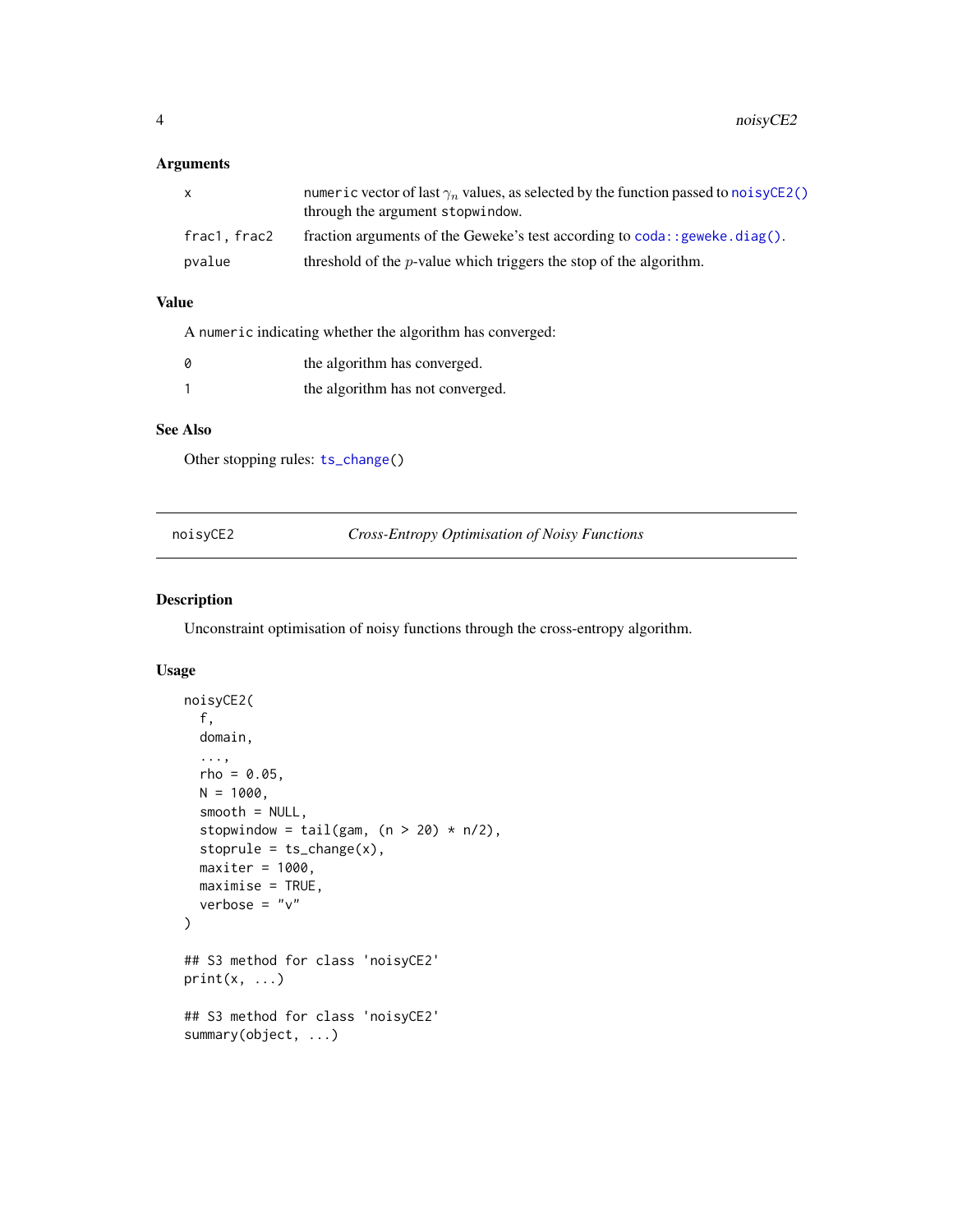#### <span id="page-4-0"></span>noisyCE2 5

```
## S3 method for class 'noisyCE2'
plot(x, what = c("x", "gam", "param"), start = NULL, end = NULL, ...)## S3 method for class 'noisyCE2'
coef(object, ...)
```
#### Arguments

| f          | objective function which takes the vector of optimisation variables as first argu-<br>ment.                                                                                                                                                                                                                                                                                            |
|------------|----------------------------------------------------------------------------------------------------------------------------------------------------------------------------------------------------------------------------------------------------------------------------------------------------------------------------------------------------------------------------------------|
| domain     | a list (or other coercible objects) where each component specifies the domain<br>of each variable of the objective function f. The components of the list may be<br>either objects of typevar class (see type_variable) or strings identifying one of<br>type_variable functions (for example "real" for function type_real()). See §<br>Examples.                                     |
|            | other arguments to be passed to f or to other methods (for print and plot).                                                                                                                                                                                                                                                                                                            |
| rho        | parameter $\rho$ of the Cross-Entropy algorithm. This argument may be passed ei-<br>ther as a numeric value in $(0, 1)$ or as an unevaluated expression which may<br>include the number of current iteration n, or the argument N.                                                                                                                                                     |
| N          | parameter $N$ of the Cross-Entropy algorithm. This argument may be passed<br>either as a positive integer or as an unevaluated expression which may include<br>the number of current iteration n.                                                                                                                                                                                      |
| smooth     | list of unevaluated expressions to be used as smoothing rules for the parameters<br>of the sampling probability distributions of all variables. If not NULL, all default<br>or set smoothing rules of all variables will be overwritten. See type_variable for<br>details and examples.                                                                                                |
| stopwindow | unevaluated expression returning the object to be passed to the stopping rule.<br>Symbol gam permits the time series $\gamma_t$ to be used (as a numeric vector).                                                                                                                                                                                                                      |
| stoprule   | stopping rule passed as an unevaluated expression including x as the object<br>returned by evaluation of argument stopwindow. The algorithm is stopped<br>when zero is returned by the evaluation of stoprule. If returned object has<br>attribute mess, this is used as a message. Currently, built-in stopping rules are<br>ts_change() and geweke(), others may be defined by user. |
| maxiter    | maximum number of iteration. When it is reached, algorithm is stopped whether<br>or not the stopping criterion is satisfied. If the maximum number of iteration is<br>reached, the code and the message components of noisyCE object are overwrit-<br>ten.                                                                                                                             |
| maximise   | if TRUE (default) f is maximised, otherwise a minimisation of f is performed.                                                                                                                                                                                                                                                                                                          |
| verbose    | algorithm verbosity (values v, vv and vvv are admitted).                                                                                                                                                                                                                                                                                                                               |
| x, object  | object of class noisyCE2, as returned by noisyCE2.                                                                                                                                                                                                                                                                                                                                     |
| what       | type of plot should be drawn. If what $=$ " $x$ " (default), values of the variables<br>are plotted as time series; if what = "gam", time series of statistics $\gamma$ is plotted;<br>if what = "param", time series of parameters of the sampling distributions are<br>plotted.                                                                                                      |
| start, end | first and last value to be plotted. If NULL, all values are plotted.                                                                                                                                                                                                                                                                                                                   |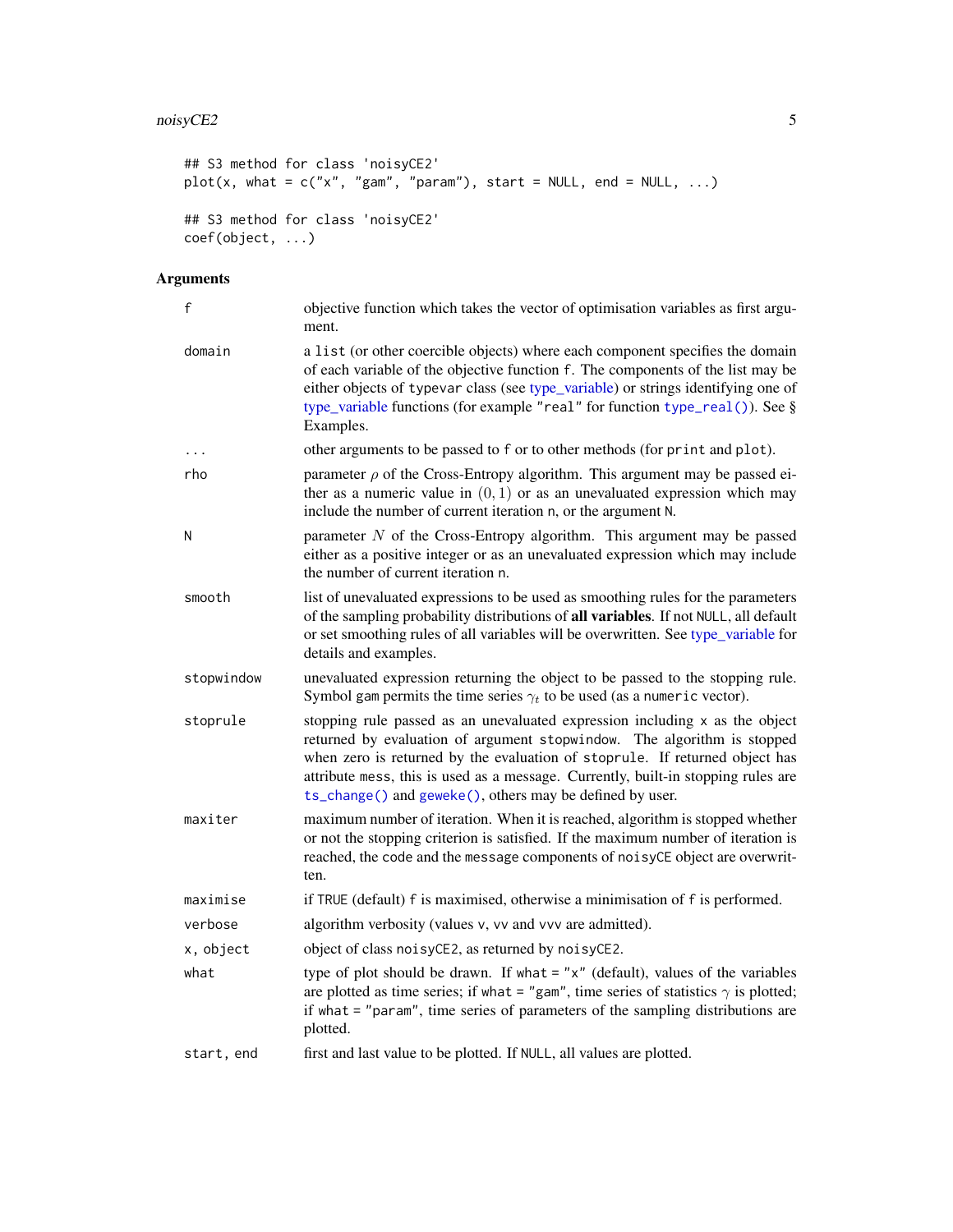#### Value

An object of class noisyCE2 structured as a list with the following components:

| $\mathsf{f}$ | argument f.                                                                                                                                                                                                                                                                                                 |
|--------------|-------------------------------------------------------------------------------------------------------------------------------------------------------------------------------------------------------------------------------------------------------------------------------------------------------------|
| fobj         | objective function f where possible arguments passed through argument<br>have been substituted. Thus, the value of the objective function maximised by<br>noisyCE in $x\theta$ can be computed as $f \circ b$ j( $x\theta$ ). If a minimisation has been per-<br>formed, fobj returns f with sign inverted. |
| xopt         | numeric vector with solution.                                                                                                                                                                                                                                                                               |
| hxopt        | matrix of niter rows and length (xopt) columns with values of variables gen-<br>erated by the optimisation algorithm.                                                                                                                                                                                       |
| param        | list of length(xopt) components where time series of parameters (vectors<br>$v_t$ ) are stored for each variable as data. Frame objects with niter+1 rows (the<br>first rows are the starting values set through function noisyCE control).                                                                 |
| gam          | vector of values $\gamma_t$ .                                                                                                                                                                                                                                                                               |
| niter        | number of iterations.                                                                                                                                                                                                                                                                                       |
| code         | convergence code of the algorithm. Value 0 means that algorithm has converged;<br>other values are defined according to the stopping rule.                                                                                                                                                                  |
| convMess     | textual message associated to the convergence code (if any).                                                                                                                                                                                                                                                |
| compTimes    | named vector computation times of each phase.                                                                                                                                                                                                                                                               |

#### Methods (by generic)

- print: display synthetic information about a noisyCE2 object
- summary: display summary information about a noisyCE2 object
- plot: plot various components of a noisyCE2 object
- coef: get the solution of the optimisation

#### Examples

```
library(magrittr)
# Optimisation of the 4-dimensional function:
# f(x1, x2, x3, x4) = -(x1-1)^2 - (x2-2)^2 - (x3-3)^2 - (x4-4)^2sol <- noisyCE2(function(x) -sum((x - (1:4))^2), domain = rep('real', 4))
# Representation of the convergence process:
plot(sol, what = 'x')plot(sol, what = 'gam')
```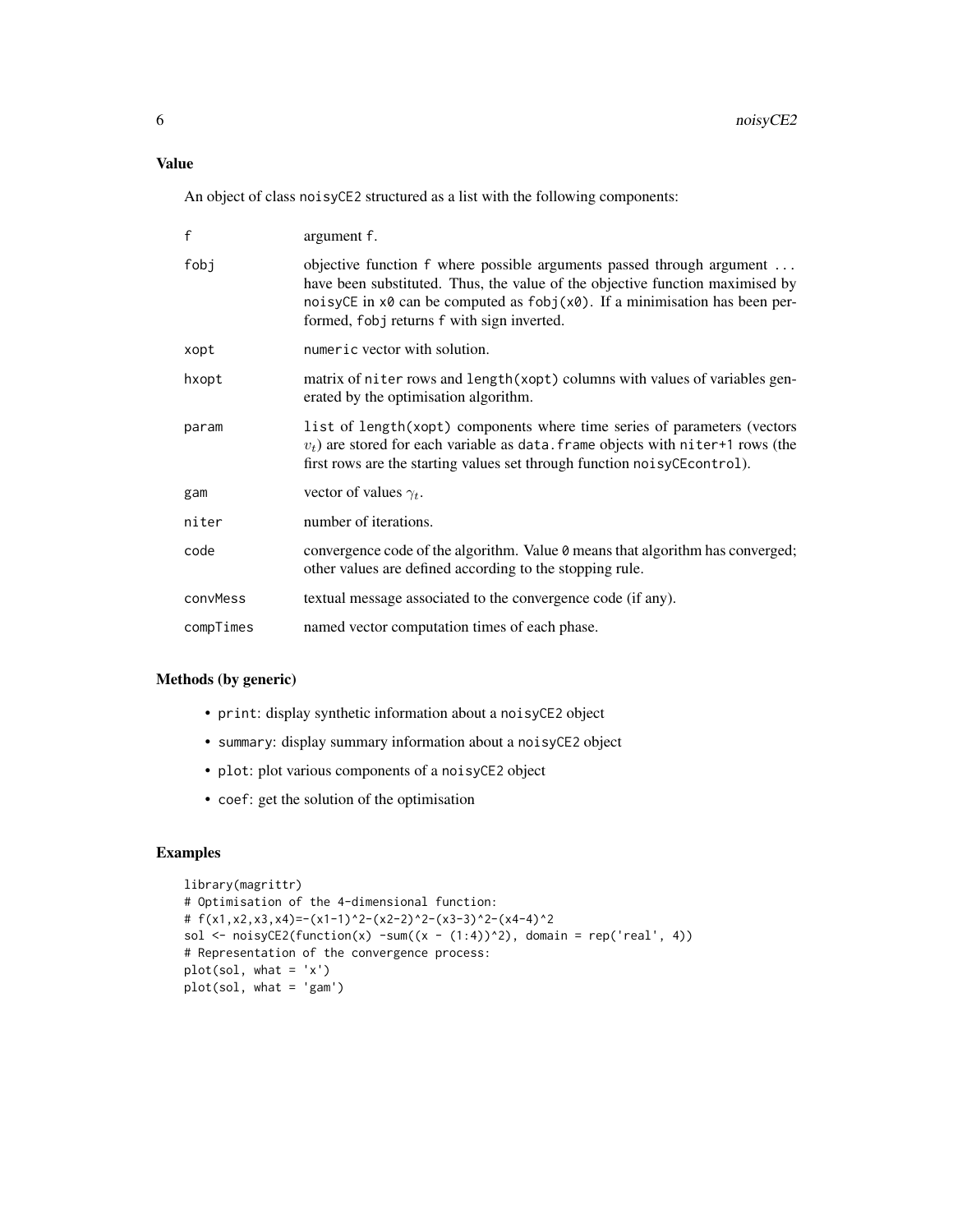<span id="page-6-2"></span><span id="page-6-0"></span>

#### Description

Decreasing smoothing rule

where

$$
a_t := b \left( 1 - \left( 1 - \frac{1}{t} \right)^q \right)
$$

 $x_{t+1} := a_t x_t + (1 - a_t) x_{t-1}$ 

for some  $0.7 \le b \le 1$  and some  $5 \le q \le 10$ .

#### Usage

smooth\_dec(x, xt, b, qu)

#### Arguments

| X  | numeric value of the last value of the parameter.             |
|----|---------------------------------------------------------------|
| xt | numeric vector of past values of the parameter (time series). |
| b  | smoothing parameter <i>b</i> .                                |
| qu | smoothing parameter $q$ .                                     |

#### Value

A numeric vector of updated parameters.

#### See Also

Other smoothing rules: [smooth\\_lin\(](#page-6-1))

<span id="page-6-1"></span>smooth\_lin *Linear first-order smoothing rule*

#### Description

Linear smoothing rule

 $x_{t+1} := a x_t + (1 - a) x_{t-1}$ 

for some  $a \in [0, 1]$ .

#### Usage

smooth\_lin(x, xt, a)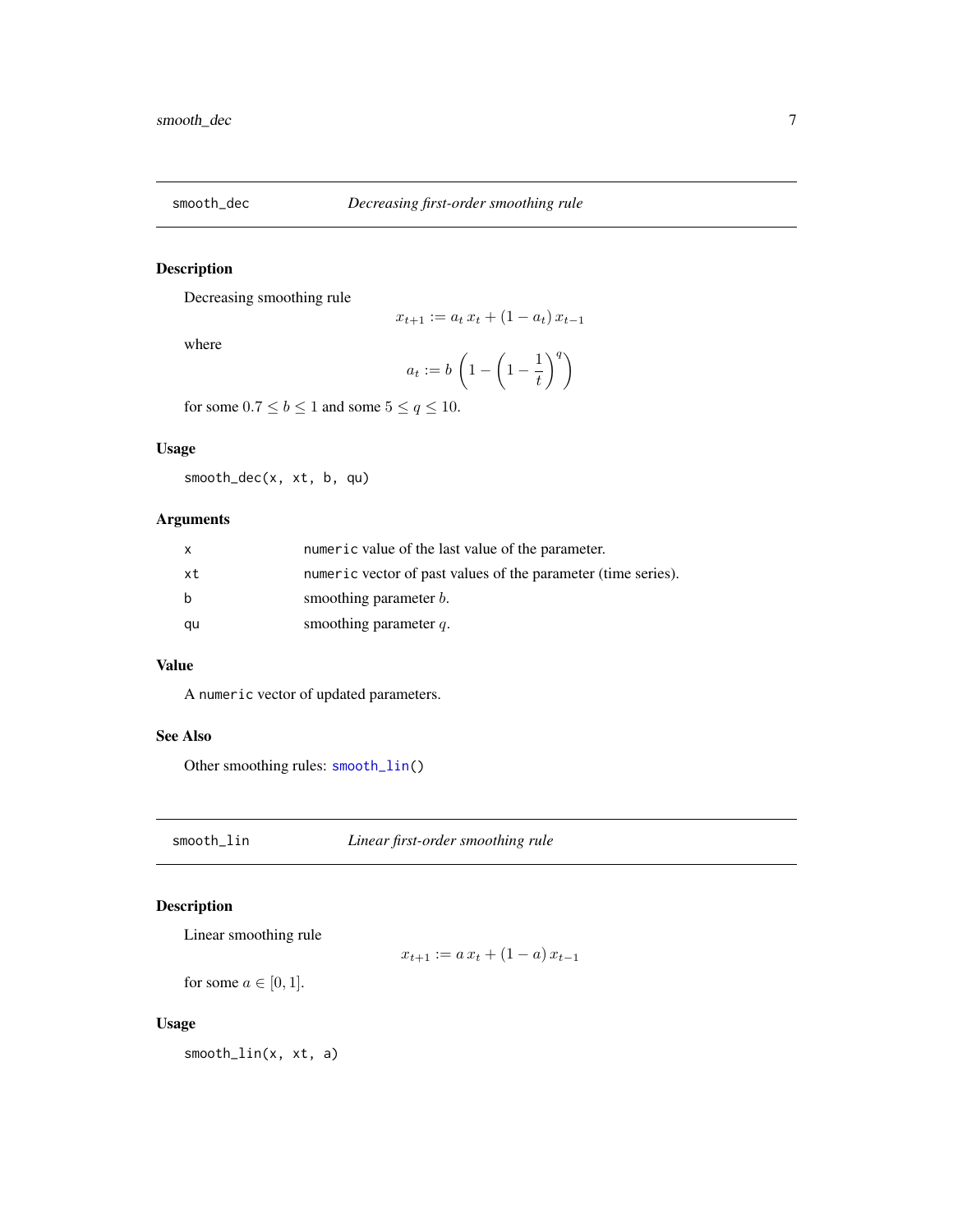#### <span id="page-7-0"></span>Arguments

| X   | numeric value of the last value of the parameter.             |
|-----|---------------------------------------------------------------|
| xt  | numeric vector of past values of the parameter (time series). |
| - a | smoothing parameter $a$ .                                     |

#### Value

A numeric vector of updated parameters.

#### See Also

Other smoothing rules: [smooth\\_dec\(](#page-6-2))

<span id="page-7-1"></span>ts\_change *Time series change stopping rule*

#### Description

Deterministic stopping rule based on the last change in the value of  $\gamma_n$ . Changes smaller than tol, or relative changes smaller than reltol stop the algorithm. This criterion is suitable only in case of deterministic objective functions.

#### Usage

 $ts_{change}(x,$  reltol = 1e-04, tol = 1e-12)

#### Arguments

|        | numeric vector of last $\gamma_n$ values, as selected by the function passed to noisyCE2()<br>through the argument stopwindow. |
|--------|--------------------------------------------------------------------------------------------------------------------------------|
| reltol | relative changes smaller than tol stop the algorithm.                                                                          |
| tol    | changes smaller than tol stop the algorithm.                                                                                   |

#### Value

A numeric indicating whether the algorithm has converged:

| 0 | the algorithm has converged.     |
|---|----------------------------------|
|   | the algorithm has not converged. |

#### See Also

Other stopping rules: [geweke\(](#page-2-1))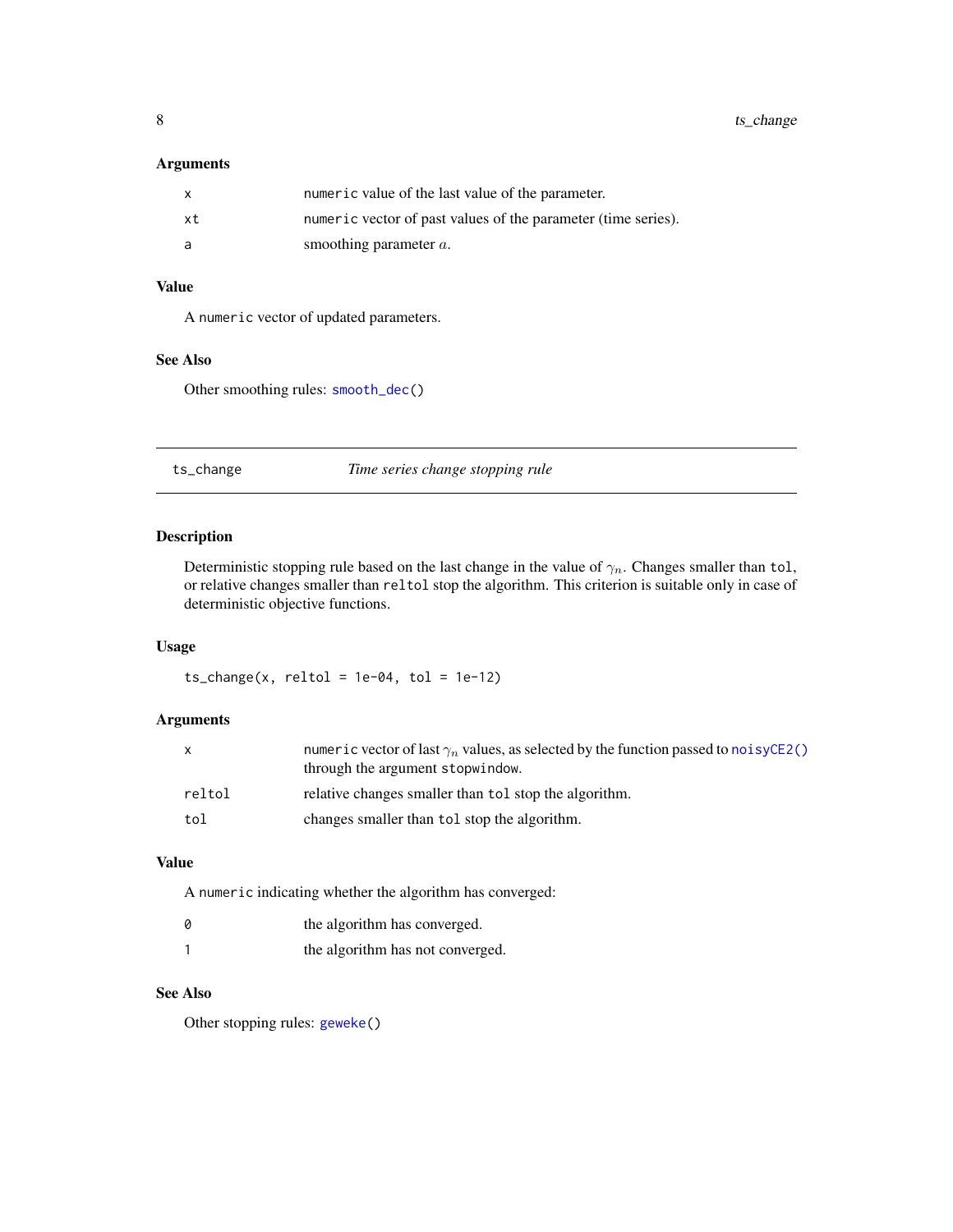<span id="page-8-1"></span><span id="page-8-0"></span>

#### <span id="page-8-2"></span>Description

All functions permit fully-customised types of variable to be defined. Functions other than type\_custom already include standard default values which make the definition of standard variable types easier and quicker.

#### Usage

```
type_custom(
 type = "custom",
 init = c(0, 10),
 randomXj = function(n, v) { rnorm(n, v[1], v[2]) },
 x2v = function(x) { c(mean(x), sd(x)) },
 v2x = function(v) { v[1] },
 smooth = list(quote(smooth_lin(x, xt, 1)), quote(smooth_dec(x, xt, 0.9, 10))),
  ...
\mathcal{L}type_real(...)
type_positive(...)
type_negative(...)
```
#### Arguments

| type     | label for identifying the type of variable. The name is not used internally in any<br>case.                                                                                                                                                                                                   |
|----------|-----------------------------------------------------------------------------------------------------------------------------------------------------------------------------------------------------------------------------------------------------------------------------------------------|
| init     | numeric vector of starting values of parameters of the sampling distribution.                                                                                                                                                                                                                 |
| randomXj | function for randomly generating variable values according to the sampling dis-<br>tribution. The function should take the number of observations to be generated<br>as a first argument, and the vector of parameters as a second argument; a vector<br>of random values should be returned. |
| x2v      | function for updating the parameters of the sampling distribution. No smoothing<br>is needed. The function should take a single argument to be used for updating<br>the parameters.                                                                                                           |
| v2x      | function for obtaining point values of variable from the parameters of the sam-<br>pling distribution.                                                                                                                                                                                        |
| smooth   | list of unevaluated expressions of smoothing functions for each parameter of the<br>sampling distribution.                                                                                                                                                                                    |
| .        | further arguments to be included into the typevar object. In case of function<br>for predefined types, it is possible to use ellipsis for overwriting default values<br>(see $\S$ Examples).                                                                                                  |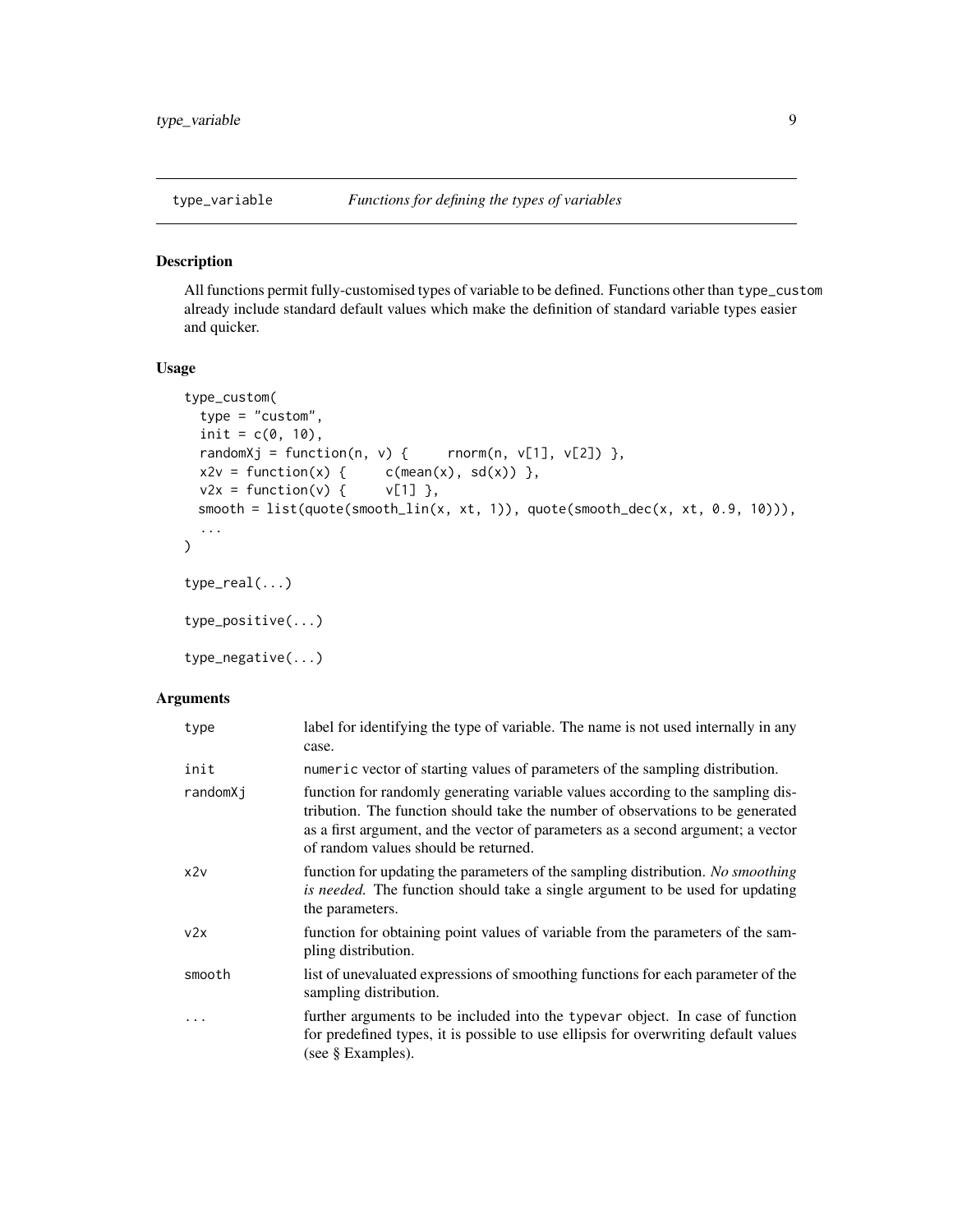#### Value

An object of class type and typevar, where type is the value of the argument type passed to type\_custom, or predefined lables (if not overwritten) in case of other functions.

#### Examples

```
# Define a new type of real variable where the first parameter of the
# sampling distribution is updated through the median (instead of the
# mean):
type_real(
 type = 'real2',
  x2v = function(x) { c(median(x), sd(x)) }\lambda# Define a new type of real variable whith different smoothing
# parameters:
type_real(
 type = 'real3',
  smooth = list(
   quote(smooth_lin(x, xt, 0.8)),
    quote(smooth_dec(x, xt, 0.99, 15))
  )
)
```